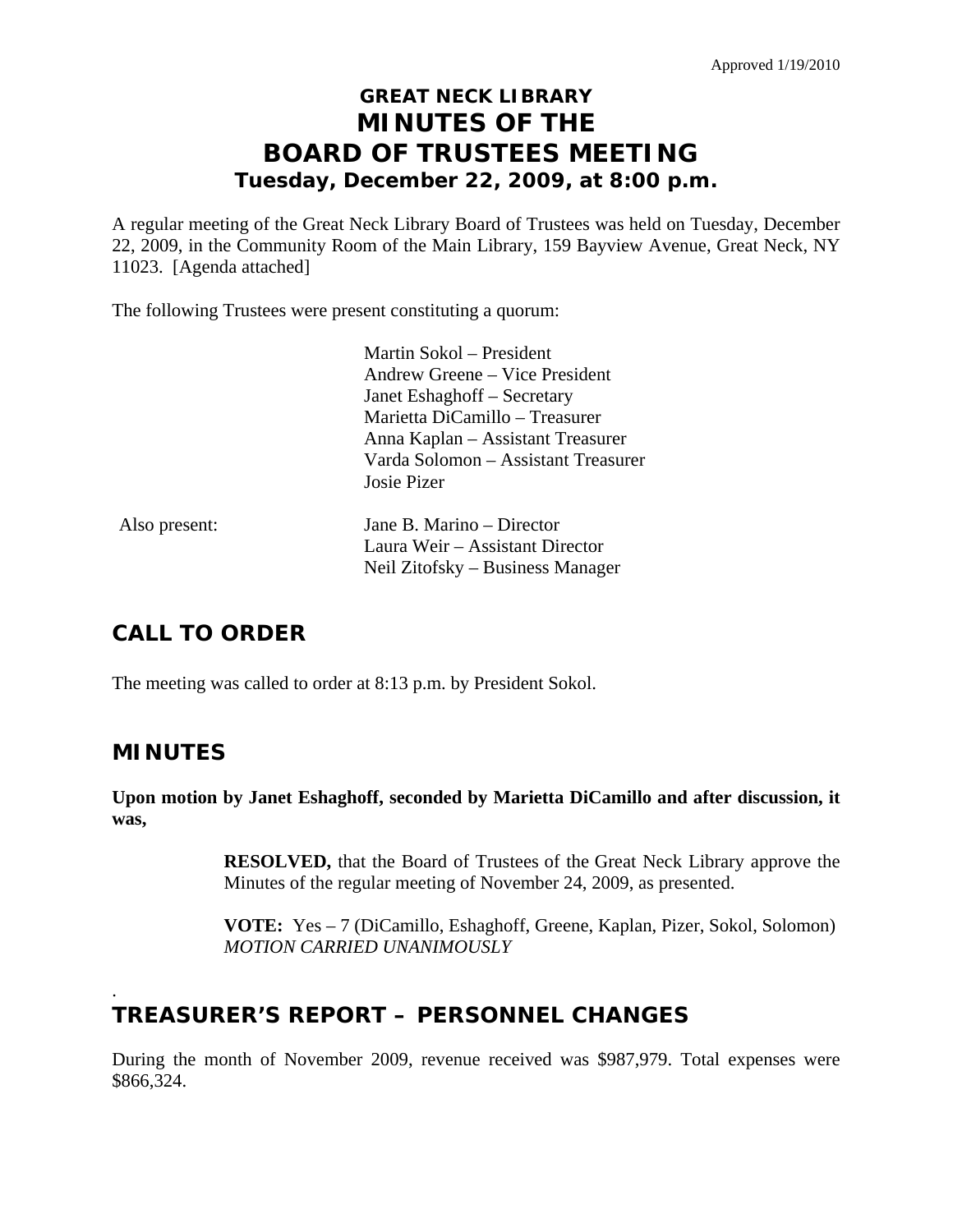At the close of business, November 2009, total operating fund holdings were \$1,951,221. Of these funds, \$1,400,143 was on deposit at HSBC, \$548,298 was on deposit at Chase Bank, and \$2,780 was on hand in Petty Cash funds at Main and the Branches. This compares to a November 30, 2008, balance of \$1,691,086.

 $\overline{a}$  , and the contribution of the contribution of the contribution of the contribution of the contribution of the contribution of the contribution of the contribution of the contribution of the contribution of the co

Additionally, the cash balance of the Main Building and Special Services fund was \$1,179,644; the Automated Library fund was \$122,023; the Restricted Gift fund was \$375,287; the Branch and Special Services fund was \$139,866. These funds totaled \$1,819,454 on November 30, 2009. The November 30, 2008, total was \$2,267,644.

**Upon motion by Marietta DiCamillo, seconded by Varda Solomon, and after discussion, it was,** 

> **RESOLVED,** that the Board of Trustees of the Great Neck Library accept the December 22, 2009, Treasurer's Report.

> **VOTE:** Yes – 7 (DiCamillo, Eshaghoff, Greene, Kaplan, Pizer, Sokol, Solomon)  *MOTION CARRIED UNANIMOUSLY*

## **Warrants**

**Upon motion by Marietta DiCamillo, seconded by Anna Kaplan, and after discussion, it was,** 

> **RESOLVED,** that the Board of Trustees of the Great Neck Library authorize the Treasurer, who has reviewed all checks and supporting documentation, to pay the persons named in the Warrant dated November 21, 2009, through December 18, 2009, Paid Checks numbered 0027934 through 0027940, 0027984 through 0027987 and 40084 through 40112, and To-Be-Paid Checks numbered 40113 through 40229, the sums set against their respective names, amounting in the aggregate to \$254,361.22.

*Public Comment: Ralene Adler* 

**VOTE:** Yes – 7 (DiCamillo, Eshaghoff, Greene, Kaplan, Pizer, Sokol, Solomon) *MOTION CARRIED UNANIMOUSLY* 

### **Payroll Warrants**

#### **Upon motion by Marietta DiCamillo, seconded by Anna Kaplan, and after discussion, it was,**

**RESOLVED,** that the Board of Trustees of the Great Neck Library accept the Payroll Warrants for pay dates November 5 and November 19, 2009, which have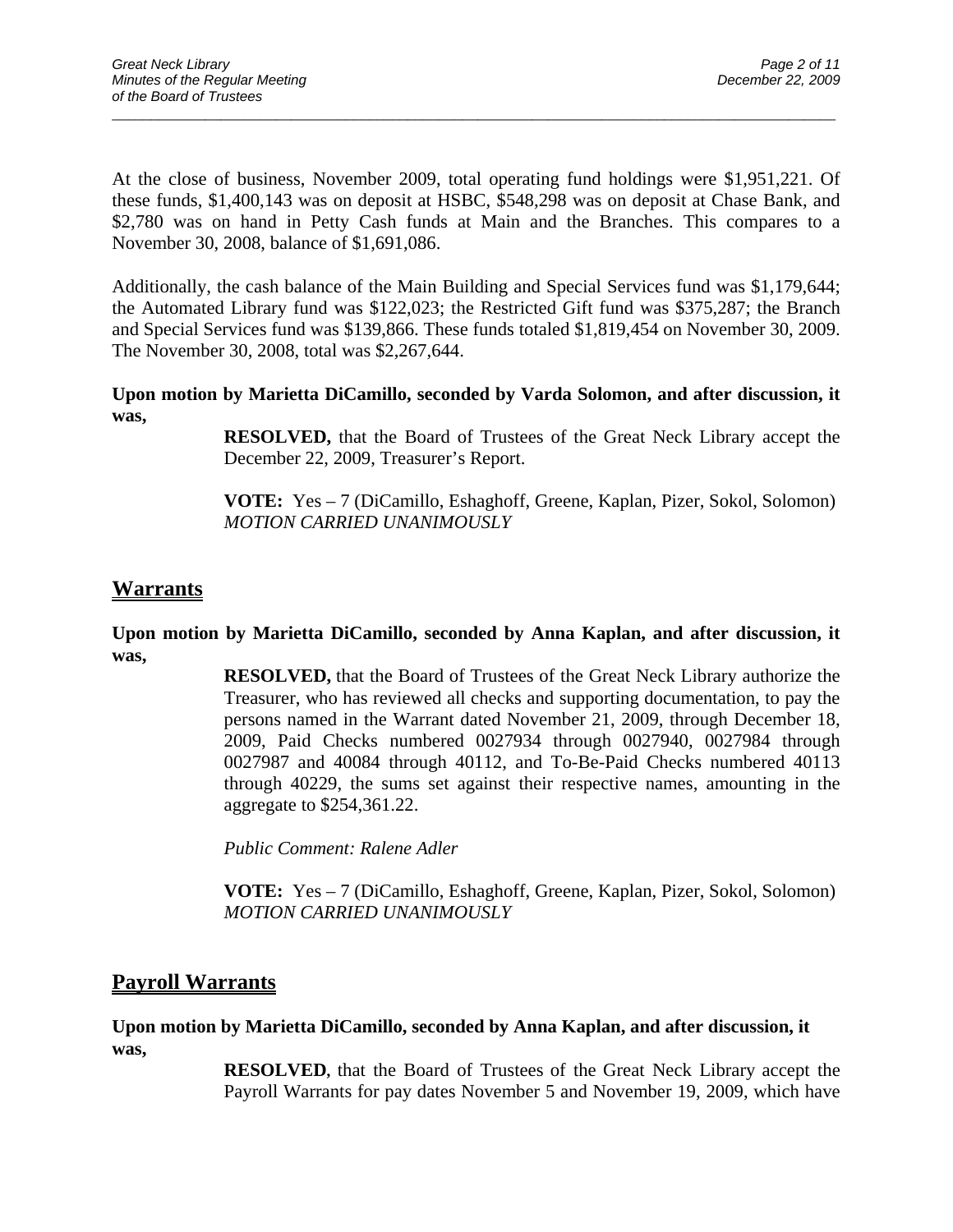been reviewed by the Treasurer, in the amounts of \$177,274.14 and \$181,620.72 respectively, for a total of \$358,894.86.

**VOTE:** Yes – 7 (DiCamillo, Eshaghoff, Greene, Kaplan, Pizer, Sokol, Solomon) *MOTION CARRIED UNANIMOUSLY* 

### **Personnel Changes**

**Upon motion by Marietta DiCamillo, seconded by Anna Kaplan, and after discussion, it was,** 

 $\overline{a}$  , and the contribution of the contribution of the contribution of the contribution of the contribution of the contribution of the contribution of the contribution of the contribution of the contribution of the co

**RESOLVED,** that the Board of Trustees of the Great Neck Library accept the Personnel Changes of November 21, 2009 through December 18, 2009.

**VOTE:** Yes – 7 (DiCamillo, Eshaghoff, Greene, Kaplan, Pizer, Sokol, Solomon) *MOTION CARRIED UNANIMOUSLY* 

# **OTHER REPORTS**

### **Finance Committee**

Below is the text of the Finance Committee's written report:

A meeting of the Finance Committee was held on Thursday, December 17, 2009 at 8:00 p.m. in the Multi-Purpose Room In attendance were Marietta DiCamillo, Treasurer; Anna Kaplan, Assistant Treasurer; Varda Solomon, Assistant Treasurer, Jane B. Marino, Library Director; Laura L. Weir, Assistant Director, and Neil Zitofsky, Library Business Manager. Members of the public in attendance were Josie Pizer and Ralene Adler.

The meeting was called to order at 8:15 p.m. by Treasurer and Finance Committee Chair, Marietta DiCamillo.

Library Business Manager Neil Zitofsky reviewed the financial reports for the eleven months ending November 30, 2009. He reported that although revenues are slightly below forecast, due to such things as drastically lower interest rates that are beyond the library's control, he feels confident that our expenditures will be lower than forecast as well, with our budget coming in with a slight surplus or on budget.

Treasurer DiCamillo requested an analysis of the toner expenditures for the library since that was an item that is consistently over-budget.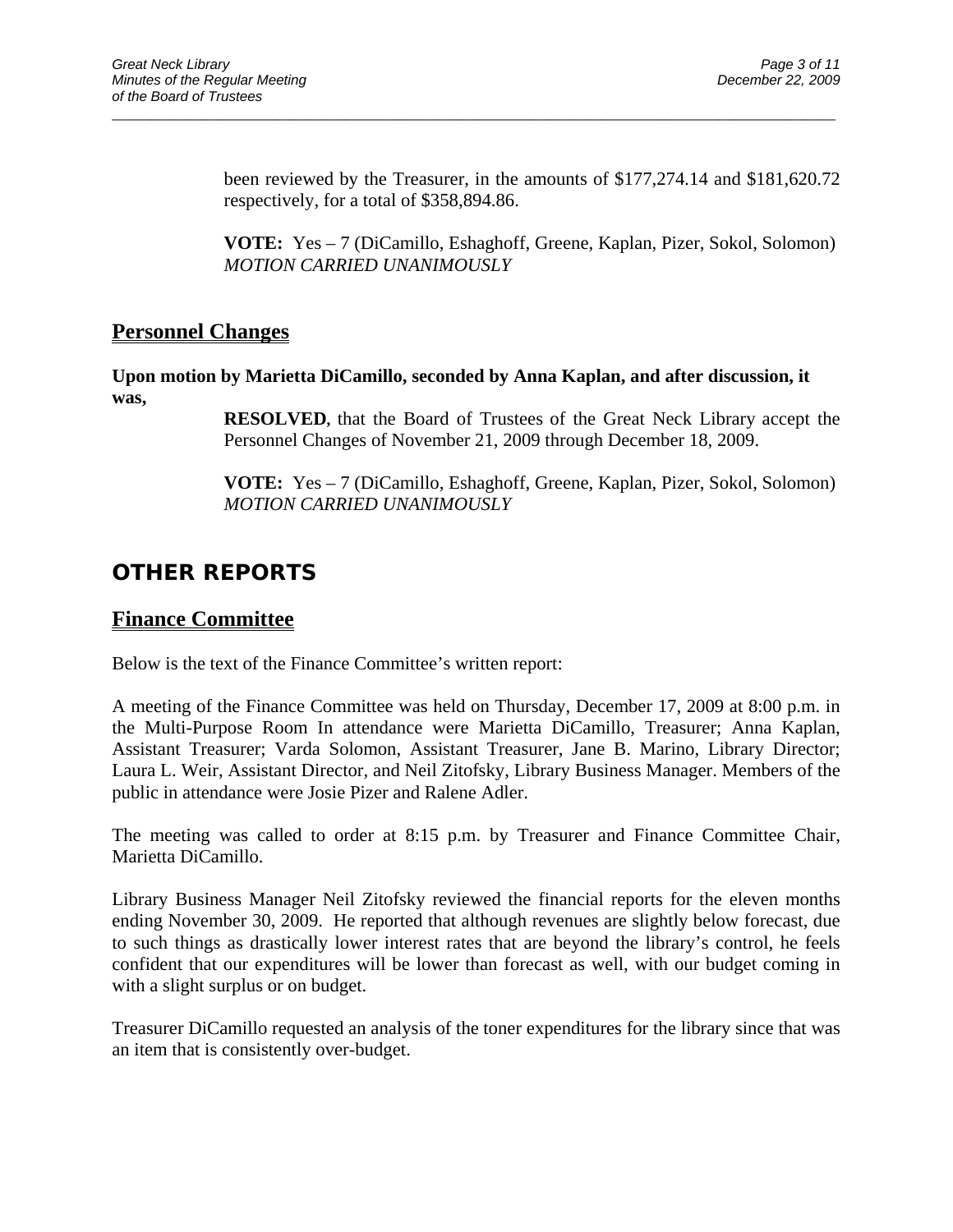In the Main Building and Special Services Fund Balance Analysis, the committee discussed the various projects listed on that page and the Treasurer requested that Mr. Zitofsky provide more detail as to dates and amounts on payments made for current projects and to compress some of the details for completed projects, such as the H2L2 building project. Mr. Zitofsky will revise the analysis for the upcoming meeting.

 $\overline{a}$  , and the contribution of the contribution of the contribution of the contribution of the contribution of the contribution of the contribution of the contribution of the contribution of the contribution of the co

Mrs. Adler, a member of the public, requested of the Treasurer that a list of payments made from the Carter Fund be made available to the public. The Treasurer, upon consultation with Mr. Zitofsky, stated that it would be made available for the December 22 Board Meeting.

The Warrant for the month of December was reviewed by the committee and checks were signed.

There being no further business, the committee meeting was adjourned at 9:05 p.m.

## **Branch Committee**

In her oral report, Trustee Eshaghoff stated that things were moving along for the Station Branch. Some Trustees who had not seen the larger space upstairs (old Riviera Restaurant) visited the site. The Committee reviewed the site plans and developed cost projections for getting the space ready for the public. The Library's attorney is in negotiations with the landlord. The terms offered by the landlord are better than anticipated. The Committee also deliberated on the alternatives – such as staying in the existing space or modifying the space as offered by the landlord. The Committee decided to pursue the larger space upstairs. There will be a special Board meeting on January 13, 2010 at 7:30 p.m. to vote on this.

Trustee DiCamillo requested more current construction budget numbers than the 10-year old numbers provided at the Executive Session last week and she raised the question of where the approximately \$200,000, [which she believes will be closer to \$500,000 when project is completed] as quoted as the construction budget will be coming from. She inquired whether the cost of wiring for the computers and the telephone system was factored into the numbers provided. The Director had spoken to the Computer Department to see if they could give her some kind of estimates and they will do a walk-through of the space. She cited the cost for the new telephone system at Main and she is hesitant to bring in an electrician unless authorized by the Board. Trustee Pizer, after a site visit to the new space, reminded the Board that a lot of the renovation that needs to be done will be picked up by the landlord and that the space already has wiring for computers and phone system.

Trustee DiCamillo also wanted to see a plan with the square footage for the non-public space in the back and to know what departments can function in that space in order to free up space at the Main Building. The landlord does not have a copy of the plan with the square footage and the Library Director is in touch with the Village of Great Neck Plaza to see if they have a copy on file.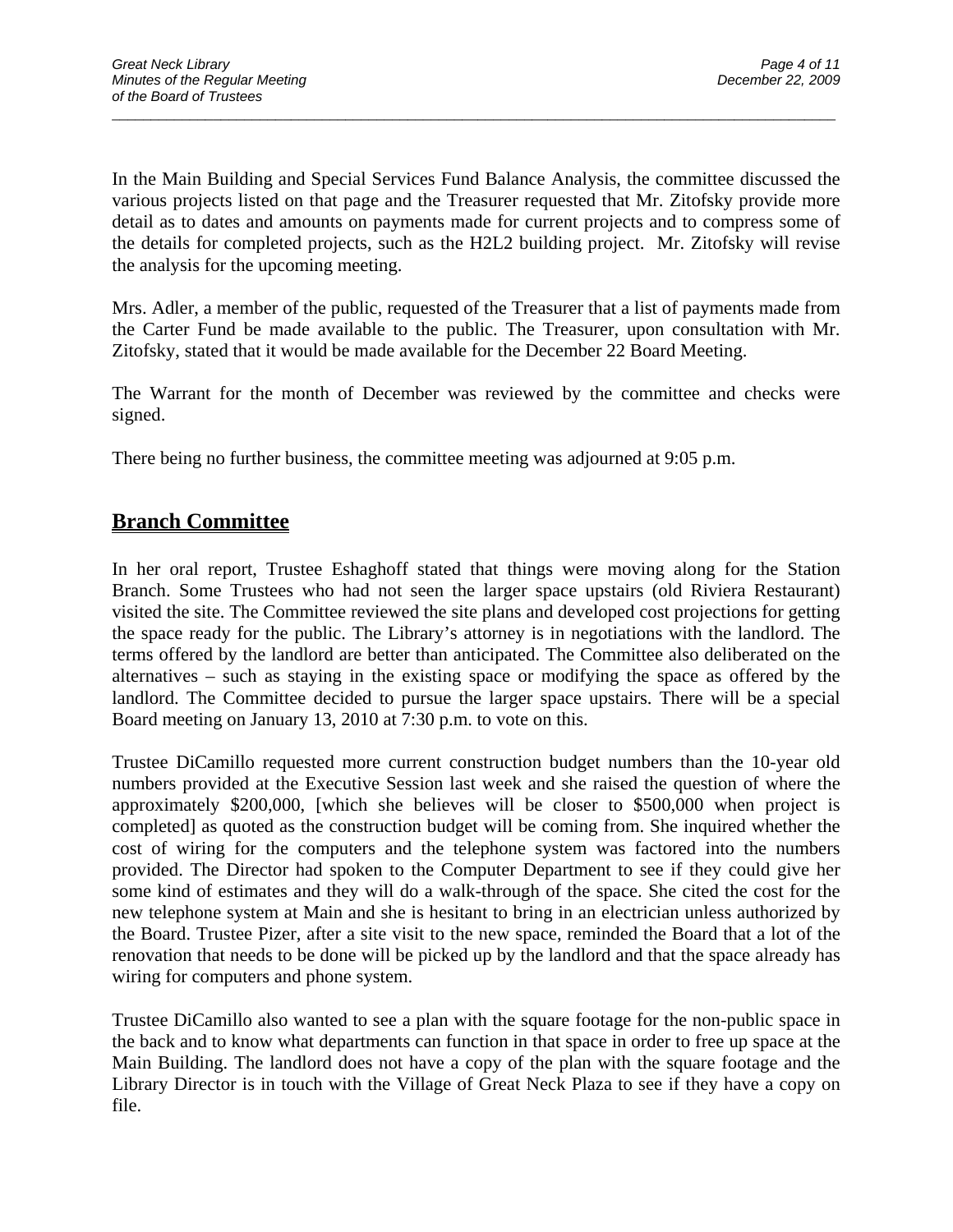Trustee Greene stated that the proposal that is being considered by the Building Committee is to include \$500,000 in the bond for the renovation of the branches since the cost of the Main Building project has been reduced. He also suggested that since the Library has already retained the services of Park East Construction, they could be asked to take a look at the space on a pro bono basis. The Board agreed to this.

 $\overline{a}$  , and the contribution of the contribution of the contribution of the contribution of the contribution of the contribution of the contribution of the contribution of the contribution of the contribution of the co

Trustee Sokol, on behalf of the Board, thanked Trustee Eshaghoff for the outstanding job she is doing in connection with the Station Branch.

A member of the public inquired about the amount of square feet and the cost per square foot to which the Library Director replied that the space is 6,500 square feet and, although the deal is not yet signed, hopefully the first year will cost \$29 per sq. ft. and the second year slightly over \$30 per sq. ft. This compares to \$42.89 per sq. ft. for the space now occupied by the Branch Trustee Greene added that there won't be any common area maintenance charges.

The Director was also asked to identify what programs will be put in that space to which she replied that she has some ideas but was not ready to discuss publicly before she discusses with the branch staff and Branch Committee. A member of the public stated, and others in the audience confirmed, that there was Board discussion of Levels moving to the new space in the Station Branch. Trustee Pizer was curious as to when a discussion of Levels moving to the Station Branch took place. DiCamillo interjected that she recalled mention being made of holding some of Levels programs at the branches but not moving Levels to the Branch. Trustee Sokol asked the public to put an end to the rumor that Levels program will be relocated to the new Station Branch as there is no truth to this. [Update: A review of the meeting tapes showed no discussion of Levels relocating to Station Branch.]

*Public Comment: Carol Frank, Mayor Leonard Samansky, Amy Levinson, Norman Rutta*

## **Building Committee**

A Building Committee meeting took place at 7:00 p.m. in the Multi-Purpose Room prior to this evening's Board meeting. All the Trustees, except for Trustee DiCamillo, were present along with the architect, Dan Heuberger, and Frank Messano and James Wojcek of Park East Construction.

Trustee Greene gave an oral report of the Building Committee meeting. The presentation from Mr. Heuberger and Park East responded to the requests from the Board to make various changes and to reduce the size and cost of the project. The architect came up with a Plan D, which is 1,200 square feet less then Plan C for a total expansion of 7,400 square feet. This would cost \$22.5 million which is inclusive of all hard costs and soft costs. The Building Committee is evaluating the architect's contention that this plan meets all the programming requirements for less cost and less square footage than any of the other prior schemes. The professionals advised the Committee that the environment for construction is far better than they had expected as it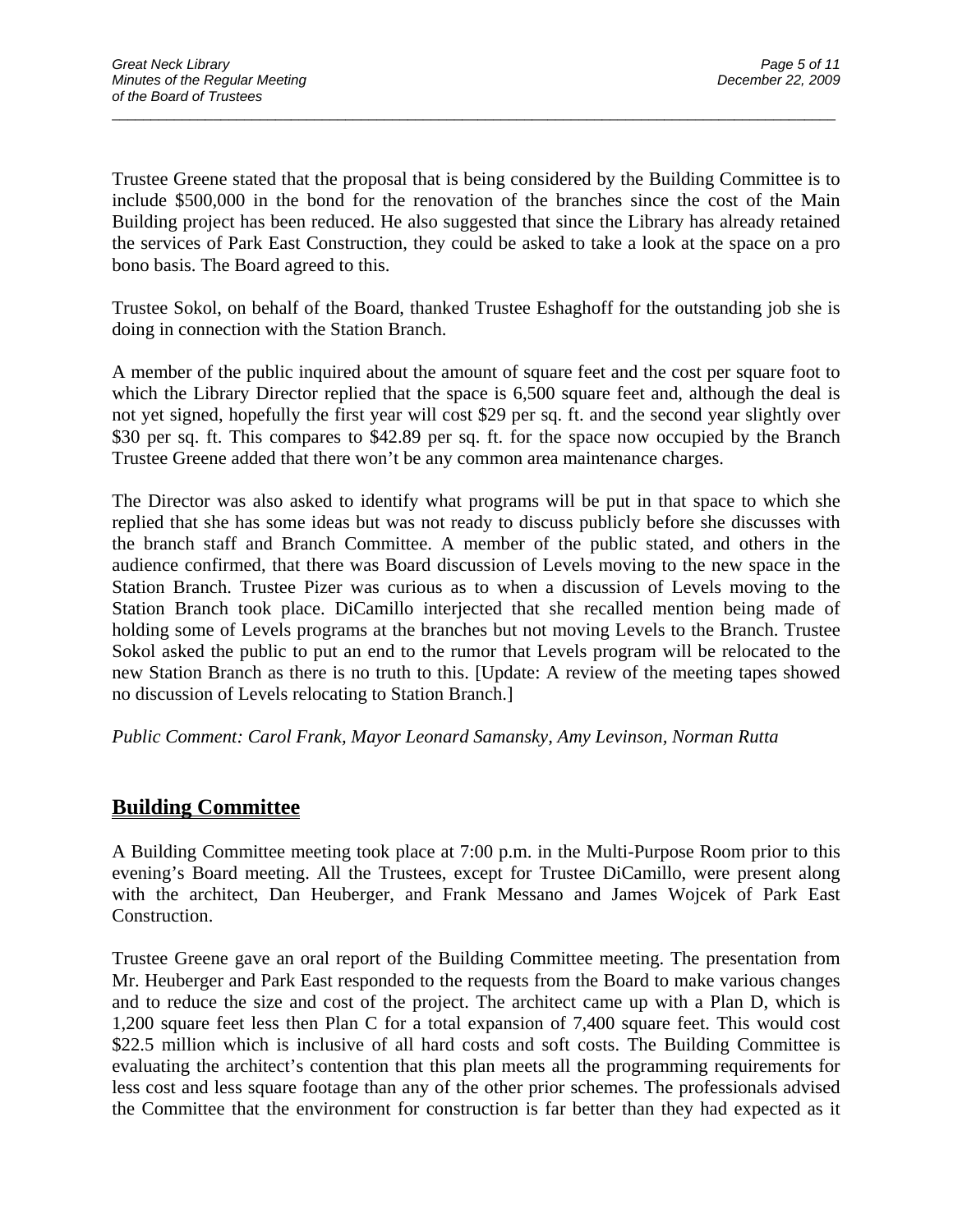continues to be a severely depressed environment for projects of this sort. The Library's attorney supported this assumption for he is involved in a project in another locality for which there is almost a feeding frenzy among contractors to underbid each other for the project. This will result in substantial savings in addition to potential interest rates that are at all time low.

 $\overline{a}$  , and the contribution of the contribution of the contribution of the contribution of the contribution of the contribution of the contribution of the contribution of the contribution of the contribution of the co

There was a concept to add \$500,000 to the Main Building renovation/expansion bond for the purpose of renovating the branches subject to whether or not this can be done. Noah Nadelson from Munistat, the Library's bond counsel, has suggested that instead of the Dormitory Authority of New York, the Industrial Development Agency which is an entity established by the Town of North Hempstead could be used.

The Building Committee will meet on January 7, 2010, at 7:00 p.m. to consider the recommendation of a plan for the Board to approve at a Special Board meeting on January 13, 2010 at 7:30 p.m. All the professionals, including the attorney and the environmental consultants will be in attendance.

Trustee DiCamillo, who will not be present for the January Building Committee meeting, asked if answers will be provided to questions that she will have. Trustee Greene asked her to email her questions to either President Sokol or Director Marino who will then get them over to the architect. He reminded her that the architect will not be at the Building Committee meeting but at the Special Board meeting. Trustee Solomon asked for the other trustees to be copied in on that email.

The architect and the engineer requested permission to go forward with a test pit/core drill, which is an absolute necessary test to assess whether or not the retaining wall along the parking lot needs to be repaired or replaced. The cost of repairing or replacing the retaining wall is not included in the \$22.5 million. Subsequently, a motion was put together to move this process forward.

#### **Upon motion by Andrew Greene, seconded by Varda Solomon and after discussion, it was,**

**RESOLVED,** that the Great Neck Library Board of Trustees approve the expense of up to \$5,000 for a test pit/core drill test to be performed at the direction of DattnerArchitects and/or Park East Construction on the retaining wall to be charged against the Main Building and Special Services fund.

*Public Comment: Ralene Adler* 

 **VOTE:** Yes – 7 (DiCamillo, Eshaghoff, Greene, Kaplan, Pizer, Sokol, Solomon)  *MOTION CARRIED UNANIMOUSLY*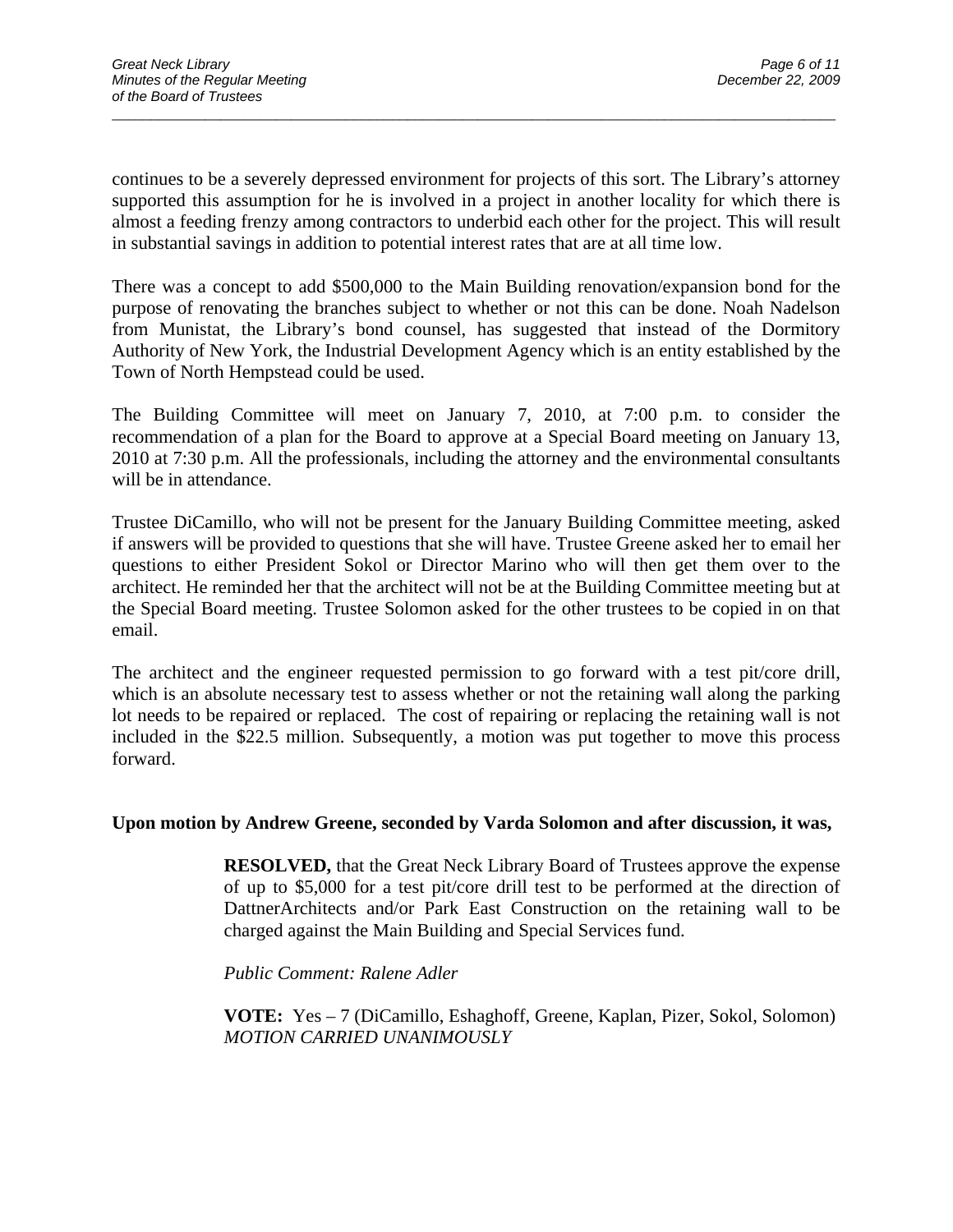## **Director**

Below is the text of Director Jane Marino's written report:

Personnel: As I announced on November 23, we are bidding farewell this month to two full-time and well respected librarians, Risha Rosner and Janet Turbyfill. We are also losing three parttime employees, Jack Diefenbach from the Maintenance Dept, Robert Liu from the Business Office and Raymond Wile from Reference. On behalf of the staff and the public, I thank them for their service to the Library and wish them luck in their future endeavors.

 $\overline{a}$  , and the contribution of the contribution of the contribution of the contribution of the contribution of the contribution of the contribution of the contribution of the contribution of the contribution of the co

Department Heads and Branch Heads are conducting reviews on their staff members and they are scheduled to be concluded by the end of the year.

Meetings: I attended the Nassau Library System Annual Meeting, along with trustees, Josie Pizer and Varda Solomon on December  $3<sup>rd</sup>$ . This meeting, which gave an overview of the operational year for NLS, along with a presentation of their 2010 budget, also elected two trustees to the NLS Board. The meeting requires the attendance of trustees from member libraries in order for the election to be held. One trustee from each member library is eligible to vote. A quorum of libraries must attend in order for a quorum to be reached. Thanks go to Josie and Varda for adding another meeting to their list and attending.

We also held a Trustee Training Workshop on December 15 which was given by Nassau Library System Director Jackie Thresher who drew on her experience and expertise to make our trustees stronger in their roles. She touched on many issues important to the trustees, including agenda building, holding productive meetings and procedural issues. She also included, at the Library request, information about NLS and the savings that Great Neck Library realizes as a member of the system. That information is included in this month's packet.

Other Staff Notes: Ethan Mann reports a very successful production of "A Midsummer Night's Dream" presented December 3,4, and 5 which highlighted, among other things a last minute "understudy" who stepped into one of the major roles. See my newsletter column for further details.

Janet Fine and Nick Camastro of the Circulation Dept have been working with me to improve the circulation statistics report which is a part each month's report. Previous reports focused on the activity at each location – Main and each of the branches. This report also includes circulation of material by a code that identifies it more specifically, e.g. adult book, new adult book, young adult book, etc. This can be a productive tool to our librarians to see how well each section of the collection is circulating. Thanks also go to Chris Johnson in her work of seeing that new location codes were inserted into the database to properly identify these items.

Board Meeting Schedule: By now, you have all received the tentative schedule of Board meetings for 2010 and some of you have responded to that schedule. I want to remind you to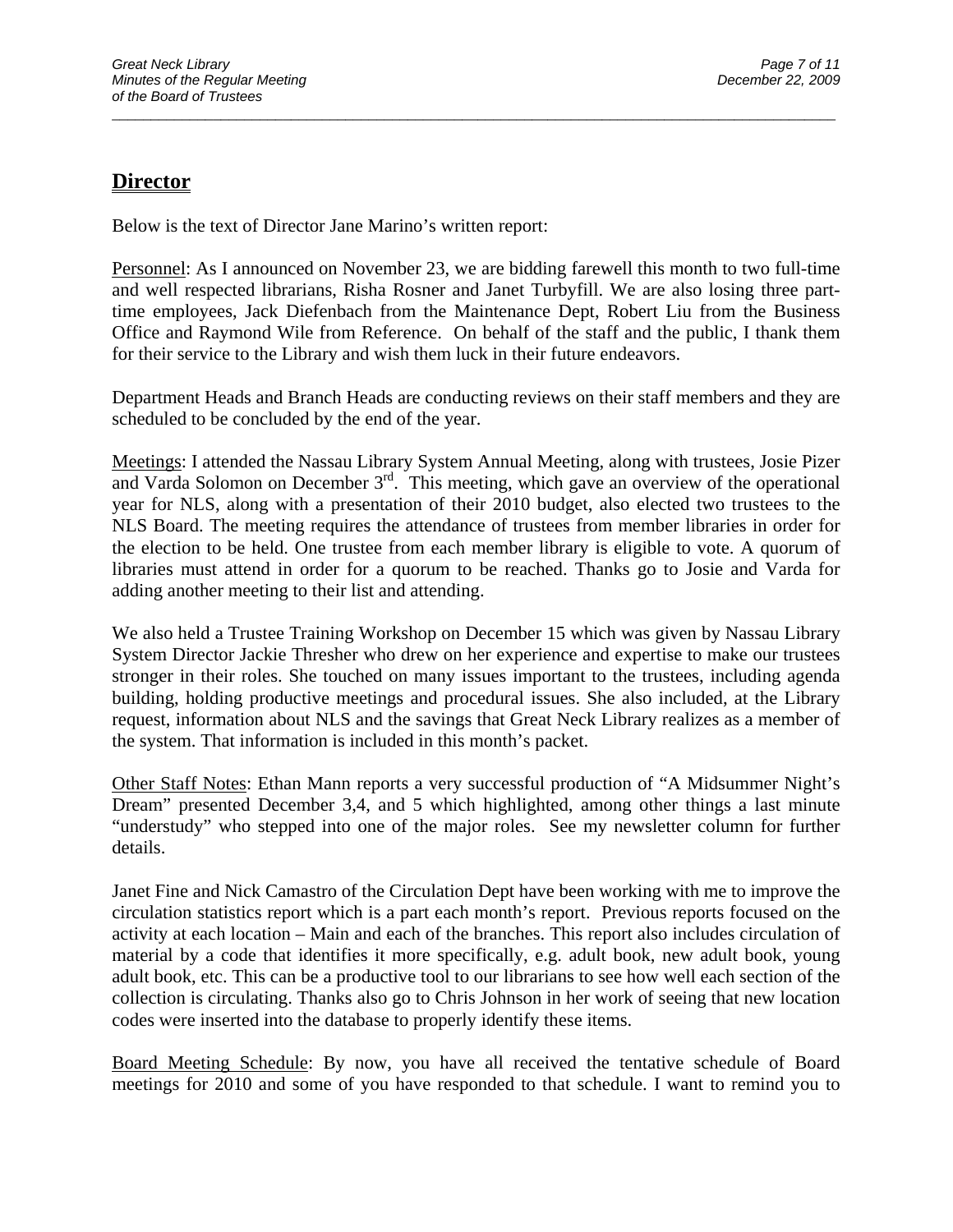check your schedules and get back to us by January 15, 2010 about any conflicts you may have with the Board meeting schedule. [End of written report]

 $\overline{a}$  , and the contribution of the contribution of the contribution of the contribution of the contribution of the contribution of the contribution of the contribution of the contribution of the contribution of the co

In addition to her written report, Director Jane Marino explained the new format for the circulation statistics whereby the circulation of items according to what they are can be tracked. Circulation activity by terminal determines how each location is doing in terms of traffic (originally called checkouts and checkins). She is working with Circulation and Technical Services to have the appropriate tags placed on the materials.

The Trustees were asked to check the tentative 2010/2011 Board meetings schedule provided in their packets and let the Director's office know if they had any problems with any of the dates. This will be approved at the Annual Re-Organization meeting in January.

Trustee Solomon pointed to a schedule from Nassau Library System outlining the benefits and savings derived from affiliating with NLS as a follow up to last month's adoption of the NLS Delivery Fee wherein questions were raised regarding the formula used to calculate how much each member library was asked to pay.

# **OLD BUSINESS**

## **Policy Manual Amendment – Transparent Language Library Edition Software**

**Upon motion by Andrew Greene and seconded by Marietta DiCamillo and after discussion, it was,** 

> **RESOLVED,** that the Great Neck Library Board of Trustees amend its policy Manual section 700-40 paragraph C  $(x)$ , and add a new section 700-62 – Transparent Language Library Edition Software Circulation Policy and Regulations, as indicated on the attached schedule [see below]

700-40: LOAN PERIODS AND LIMITATIONS – AUDIO-VISUAL MATERIALS

Paragraph  $C(x)$  – Transparent Language Library Edition software, may be borrowed by Great Neck residents and fee-paying cardholders only, circulates for 14 days and may be renewed a maximum of six (6) times if there are no holds. **Only one (1) USB Key may be borrowed at any one time.** Patrons must pay lost/damaged fees (as set forth in Section 700-45) or replace exact item from Recorded Books. Item may not be claims returned. **Item may not be returned in Library book drops.** 

*Note: bold face text is new text to be inserted.*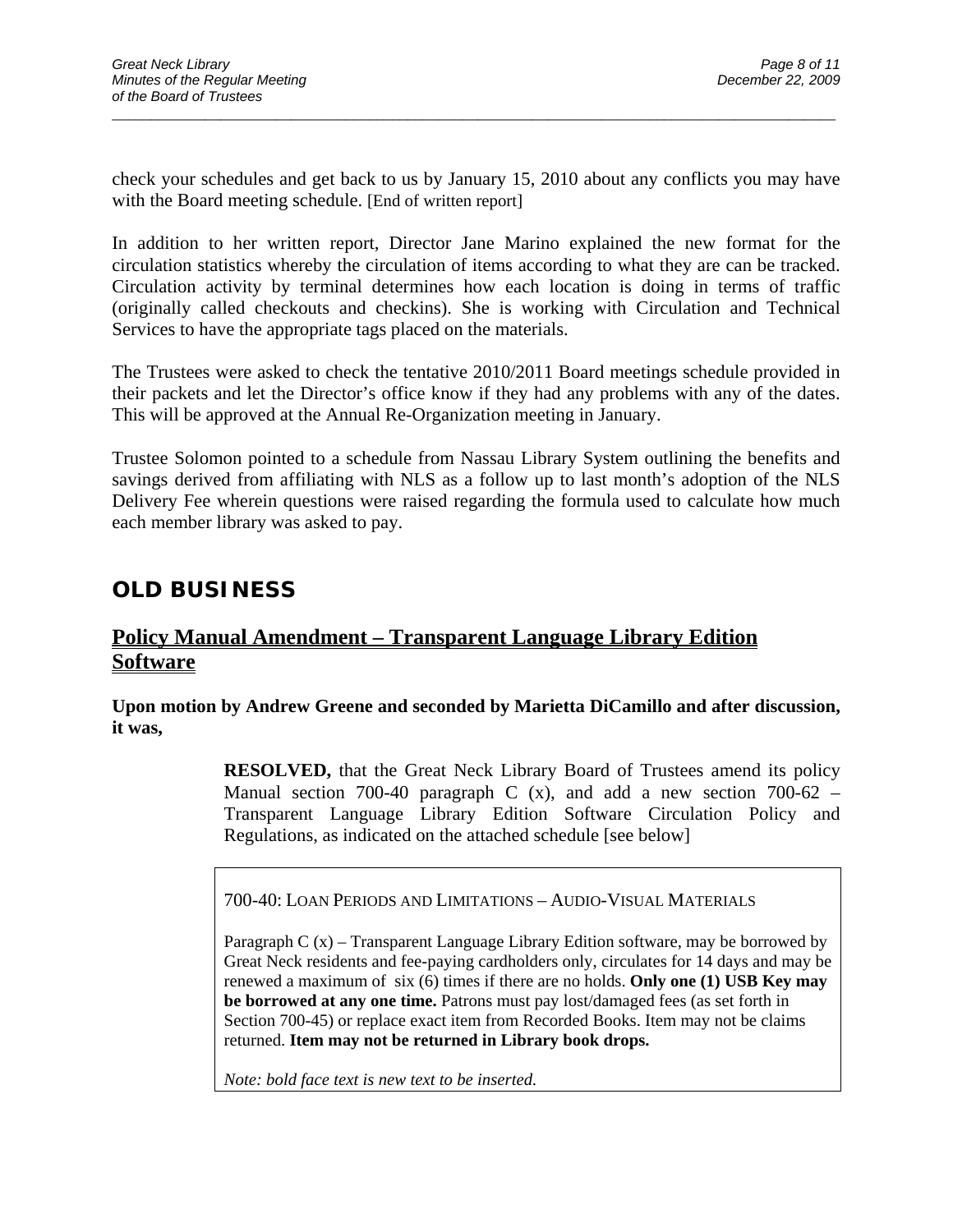#### 700-62: TRANSPARENT LANGUAGE LIBRARY EDITION POLICY AGREEMENT FORM POLICY AND REGULATIONS

 $\overline{a}$  , and the contribution of the contribution of the contribution of the contribution of the contribution of the contribution of the contribution of the contribution of the contribution of the contribution of the co

BORROWERS – Great Neck Residents and Fee-Paying patrons 18 years of age and older are eligible to be registered as Transparent Language Library Edition USB Key patrons. Card holders under 18 years of age, who are in sixth grade (and up), may be registered to borrow Transparent Language Library Edition USB Keys with parental/guardian permission. When card holders under the age of 18 years of age borrow Transparent Language Library Edition USB Keys, it will be the responsibility of the parent/guardian to accept financial responsibility for overdue fines, damage to/or loss of material.

REGISTRATION – The signature on the registration form indicates that the borrowers attest that they have read and agree to the policy and fines related to the circulation of the Transparent Language Library Edition Software.

CIRCULATION – Transparent Language Library Edition Software circulates for 14 days. Item may be reserved. Item may be renewed a maximum of six (6) times if there are no holds. Only one (1) USB Key may be borrowed at any one time. Patrons must pay lost/damaged fees (as set forth in Section 700-45) or replace exact item from Recorded Books. Item may not be claims returned. Item may be sent to a Branch for patron pickup and may be returned to a Branch. Item may not be returned in Library book drops.

LOST/DAMAGED FEES – \$320.00 USB Key, \$1.00 USB Key Tag, \$1.00 Case

FINES – \$1.00 per day for overdue fee

BORROWERS UNDERSTAND: The Great Neck Library assumes no responsibility for any possible damage to the patron's audio, video or computer equipment that might be related to using audio-visual materials borrowed from the Library. Materials are borrowed at your own risk.

YOUR SIGNATURE AND THAT OF A PARENT/GUARDIAN (FOR BORROWERS UNDER 18 YEARS OF AGE) ON THE REGISTRATION FORM INDICATES THAT YOU HAVE READ THE PRECEDING POLICY AND RULES AND AGREE TO COMPLY WITH THEM.

 **VOTE:** Yes **–** 7 (DiCamillo, Eshaghoff, Greene, Kaplan, Pizer, Sokol, Solomon) *MOTION CARRIED UNANIMOUSLY*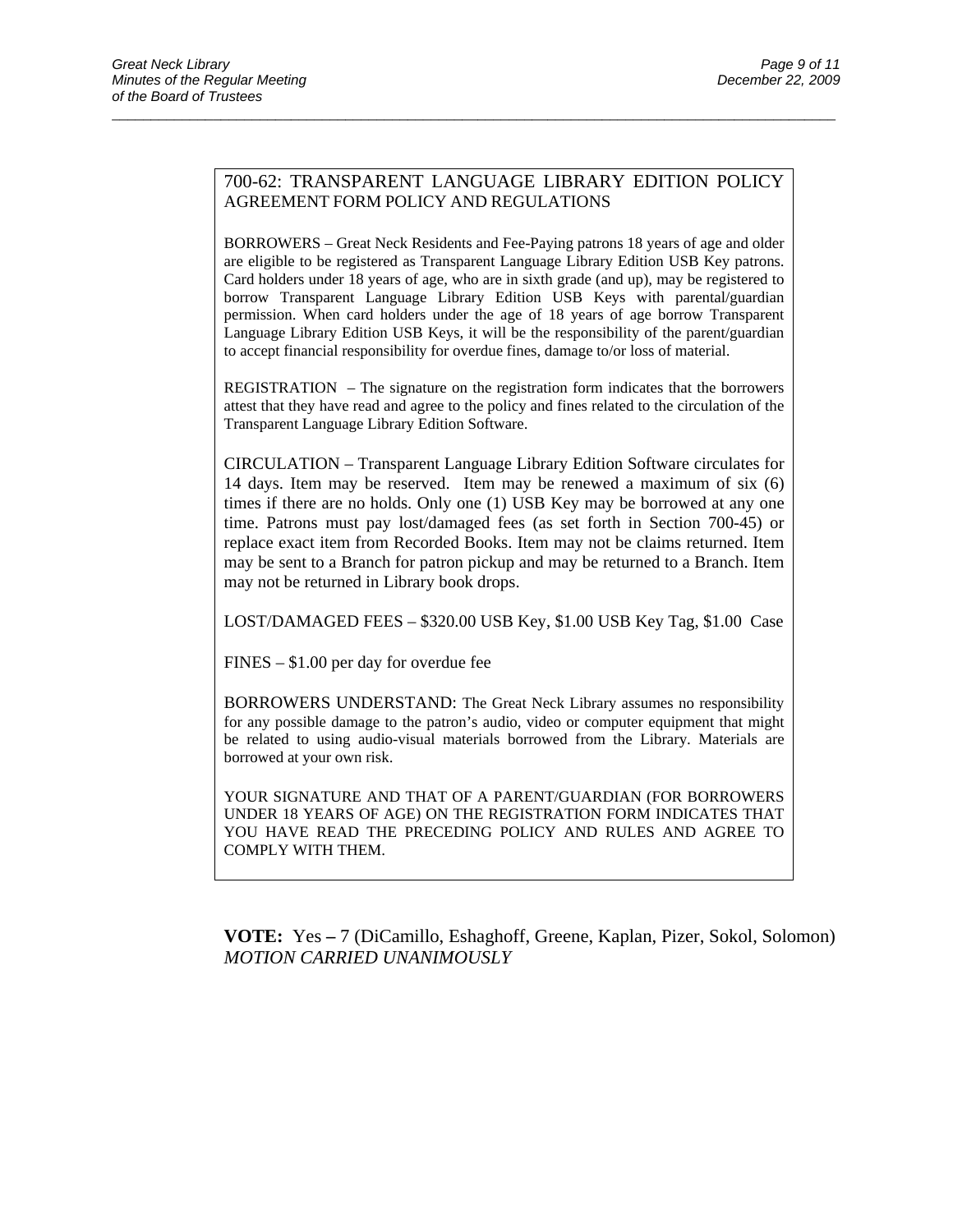## **NEW BUSINESS**

### **Budget Revision**

#### **Upon motion by Varda Solomon and seconded by Marietta DiCamillo and after discussion, it was,**

 $\overline{a}$  , and the contribution of the contribution of the contribution of the contribution of the contribution of the contribution of the contribution of the contribution of the contribution of the contribution of the co

**RESOLVED,** that the Board of Trustees of the Great Neck Library authorize the line-item changes to the 2009 Operating Budget as detailed in the 2009 Budget Reallocation Analysis, a copy of which is to be appended to the Minutes of this meeting, as well as to the copy of the 2009 Budget maintained on file for the public at Main and the Branches.

 *Public Comment: Ralene Adler, Emanuel Kline* 

 **VOTE:** Yes **–** 7 (DiCamillo, Eshaghoff, Greene, Kaplan, Pizer, Sokol, Solomon) *MOTION CARRIED UNANIMOUSLY* 

### **Excess Equipment**

#### **Upon motion by Marietta DiCamillo and seconded by Varda Solomon and after discussion, it was,**

**RESOLVED,** that the Great Neck Library Board of Trustees declare the items listed on the appended schedule dated December 15, 2009, excessed and authorize the Director to dispose of same in an appropriate manner

*Public Comment: Marianna Wohlgemuth* 

 **VOTE:** Yes **–** 7 (DiCamillo, Eshaghoff, Greene, Kaplan, Pizer, Sokol, Solomon)  *MOTION CARRIED UNANIMOUSLY* 

### **CORRESPONDENCE** [appended to these Minutes]

Ralene Adler spoke to her letter of December 4, 2009.

Marianna Wohlgemuth spoke to her letter of December 6, 2009. Director Marino informed her that a meeting has been arranged between School Superintendent Dolan and the School District's Business Manager and herself and the Library's Business Manager on January 19, 2010, to discuss additional space at the Parkville Branch. Branch Committee meeting dates will be scheduled after the Annual Re-Organization meeting in January 2010.